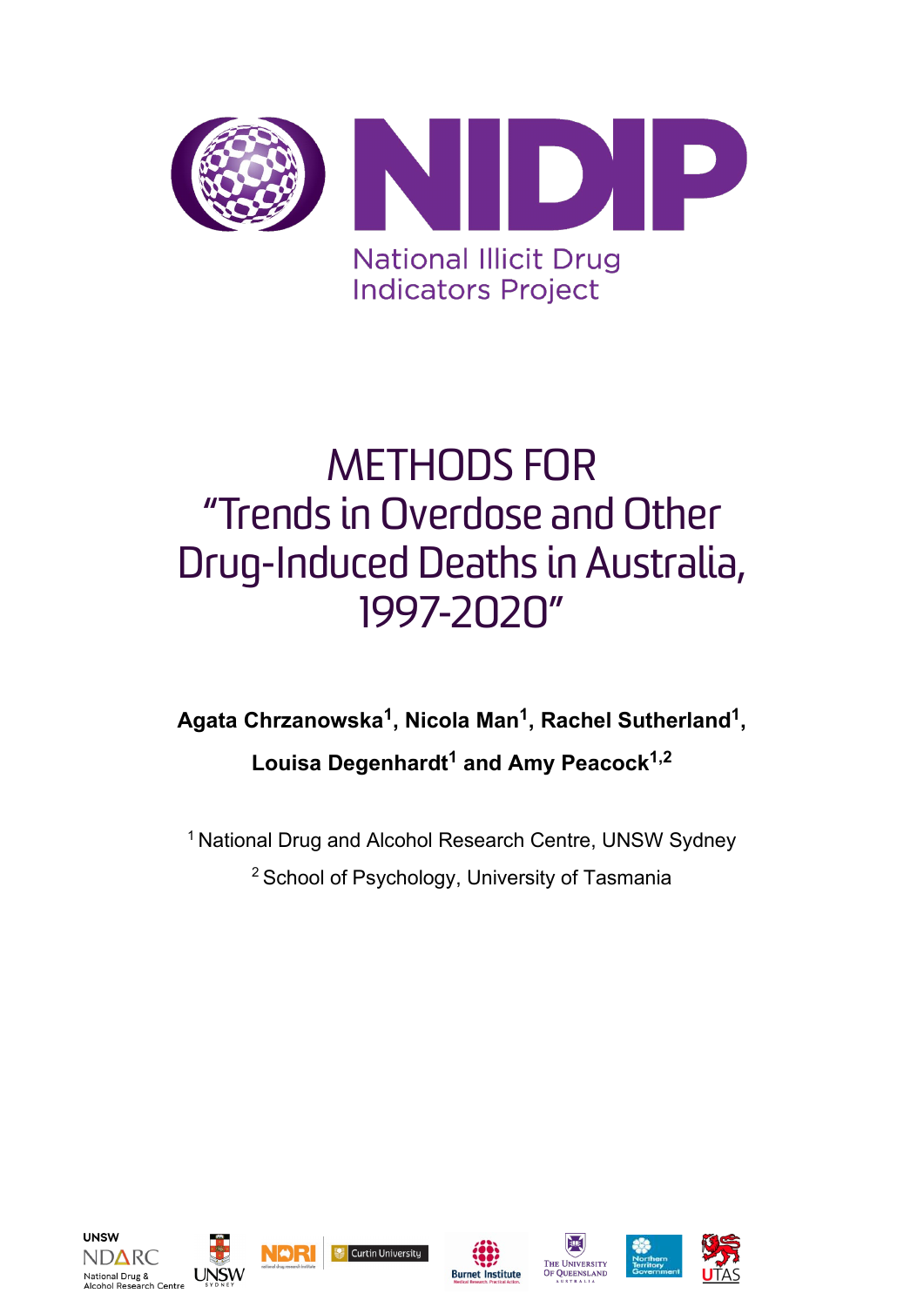ISBN 978-0-7334-4033-5 ©NDARC, UNSW SYDNEY 2022

This work is copyright. You may download, display, print and reproduce this material in unaltered form only (retaining this notice) for your personal, non-commercial use or use within your organisation. All other rights are reserved. Requests and enquiries concerning reproduction and rights should be addressed to NDARC, UNSW Sydney, NSW 2052, Australia.

**Recommended citation:** Chrzanowska, A., Man, N., Sutherland, R., Degenhardt, L. & Peacock, A. (2022). Trends in drug-induced deaths in Australia, 1997-2020. Sydney: National Drug and Alcohol Research Centre, UNSW Sydney.

Please note that as with all statistical reports there is the potential for minor revisions to data in this report over its life. Please refer to the online version at [Drug Trends.](https://ndarc.med.unsw.edu.au/program/drug-trends)

Please contact the Drug Trends team with any queries regarding this publication: [drugtrends@unsw.edu.au.](mailto:drugtrends@unsw.edu.au)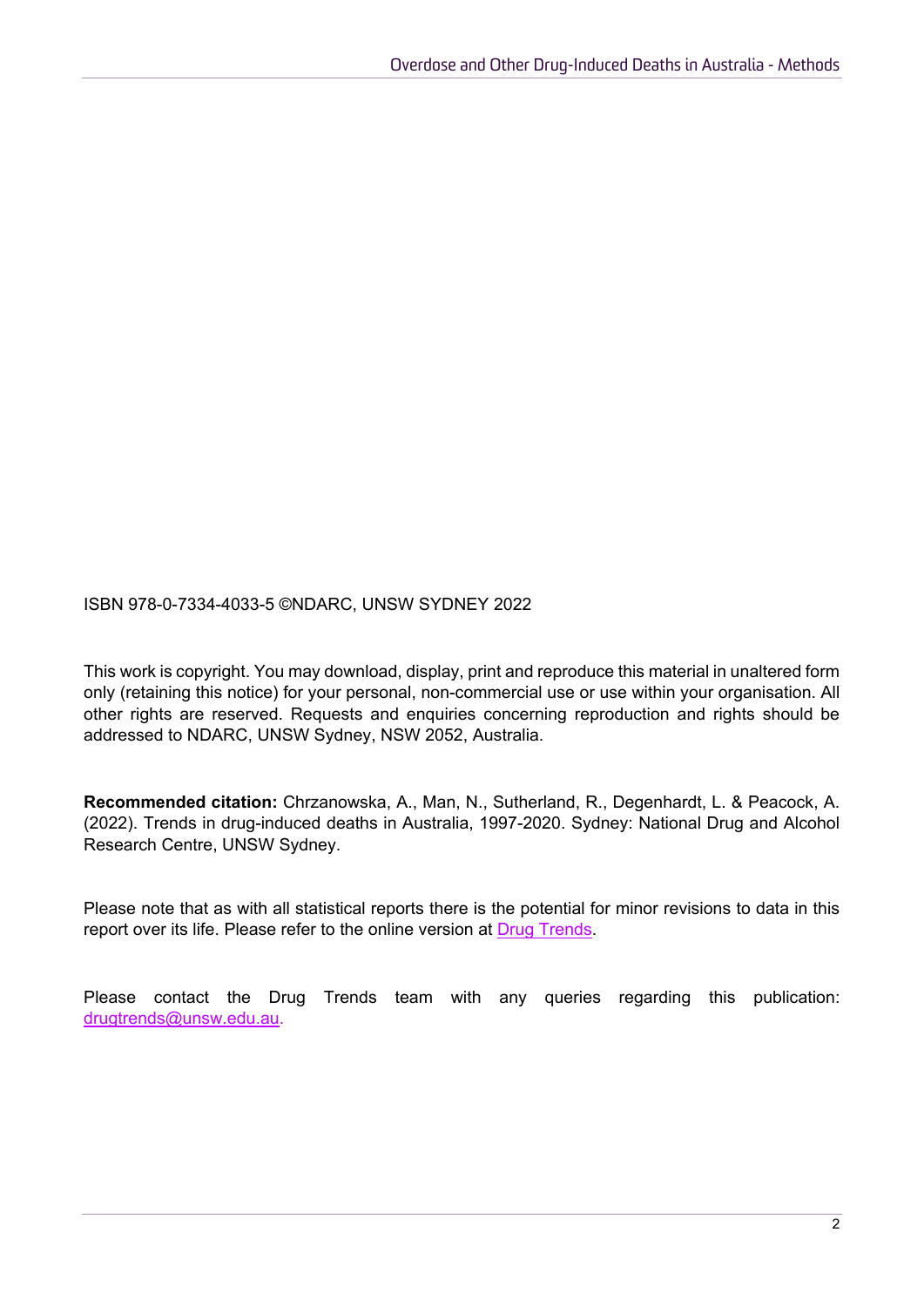## **Table of Contents**

| OPIOID-INDUCED DEATHS WHERE OTHER DRUGS WERE REPORTED AS BEING A CONTRIBUTORY CAUSE<br>$\bullet$ |
|--------------------------------------------------------------------------------------------------|
|                                                                                                  |
|                                                                                                  |
|                                                                                                  |
|                                                                                                  |
|                                                                                                  |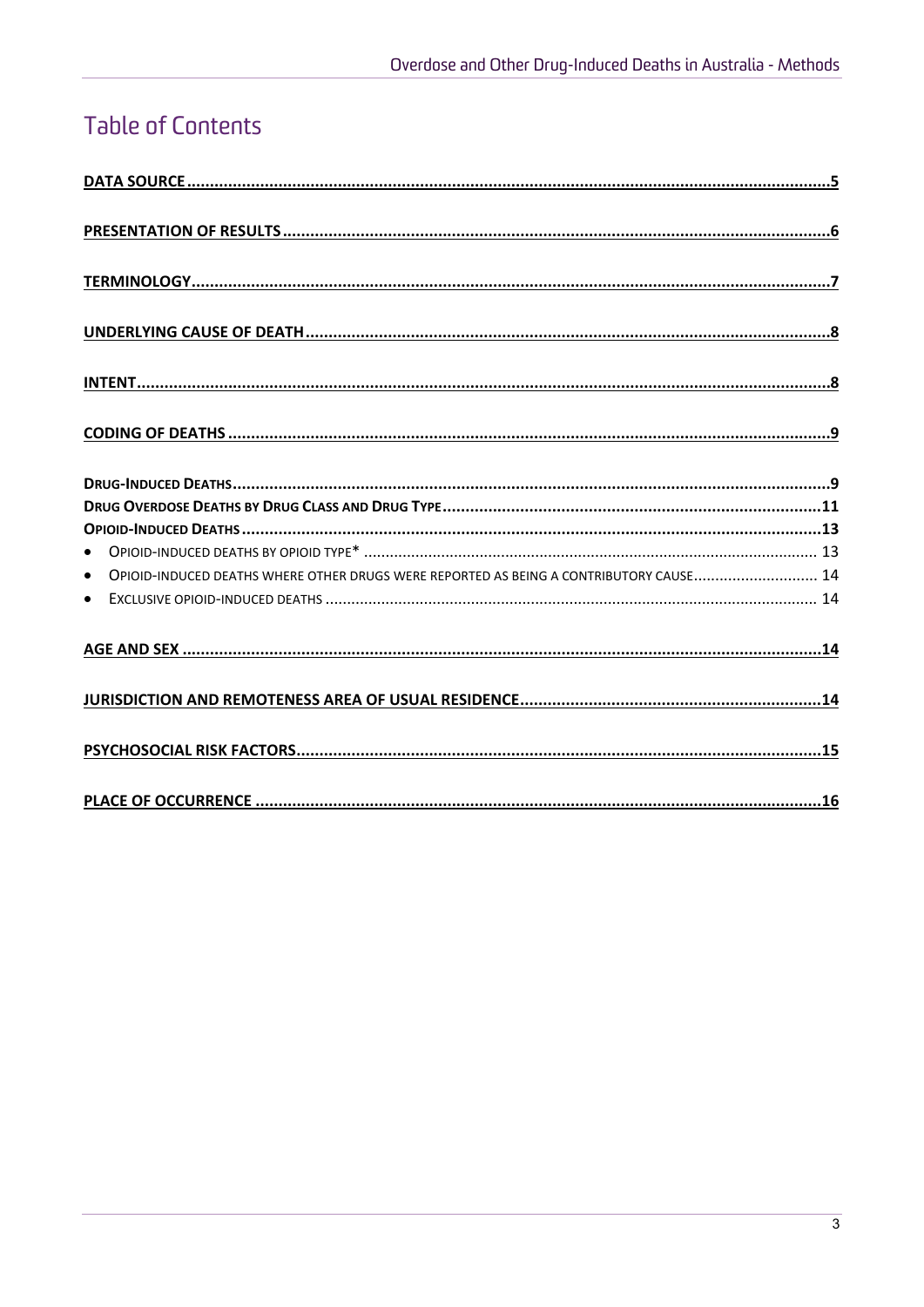## Acknowledgements

We wish to acknowledge Lauren Moran and the team at the Australian Bureau of Statistics for their assistance with the data and ICD-10 coding practices to ensure rigorous, comprehensive, and consistent reporting on drug-induced deaths in Australia.

We would like to acknowledge the contribution of those who have been involved in past reporting on drug-induced deaths by Drug Trends, specifically: A/Prof Timothy Dobbins, Dr Amanda Roxburgh, and A/Prof Lucinda Burns.

We acknowledge the traditional custodians of the land on which the work for this report was undertaken. We pay respect to Elders past, present, and emerging.

#### **Funding**

The Drug Trends program is funded by the Australian Government Department of Health under the Drug and Alcohol Program.

#### **Data source**

We acknowledge all state and territory Registries of Births, Deaths and Marriages, the Coroners and the National Coronial Information System (NCIS) for enabling Cause of Death Unit Record File (COD URF) data to be used for this publication.

#### **Related Links**

- For interactive data visualisations accompanying this report, go to: [https://drugtrends.shinyapps.io/Deaths\\_2020](https://drugtrends.shinyapps.io/Deaths_2020)
- For full details of the methods underpinning this report, go to: [https://ndarc.med.unsw.edu.au/resource-analytics/trends-drug-induced-deaths-australia-](https://ndarc.med.unsw.edu.au/resource-analytics/trends-drug-induced-deaths-australia-1997-2020)[1997-2020](https://ndarc.med.unsw.edu.au/resource-analytics/trends-drug-induced-deaths-australia-1997-2020)
- For other Drug Trends publications on drug-related hospitalisations and drug-induced deaths in Australia, go to: [https://ndarc.med.unsw.edu.au/project/national-illicit-drug-indicators](https://ndarc.med.unsw.edu.au/project/national-illicit-drug-indicators-project-nidip)[project-nidip](https://ndarc.med.unsw.edu.au/project/national-illicit-drug-indicators-project-nidip)
- For more information on NDARC research, go to:<http://ndarc.med.unsw.edu.au/>
- For more information about the ABS, go to: [http://www.abs.gov.au](http://www.abs.gov.au/)
- For more information on ICD coding go to:<http://www.who.int/classifications/icd/en/>
- For more information on the Remoteness Areas Structure within the Australian Statistical Geography Standard (ASGS), go to: <https://www.abs.gov.au/ausstats/abs@.nsf/mf/1270.0.55.005>
- For more research from the Drug Trends program and to subscribe to our newsletter, go to: <https://ndarc.med.unsw.edu.au/program/drug-trends>
- For details on the collection, organisation and interpretation of NCIS data, go to <https://www.ncis.org.au/about-the-data/explanatory-notes/>
- For statistics about case closure statistics in NCIS, go to [https://www.ncis.org.au/about-the](https://www.ncis.org.au/about-the-data/operational-statistics/)[data/operational-statistics/](https://www.ncis.org.au/about-the-data/operational-statistics/)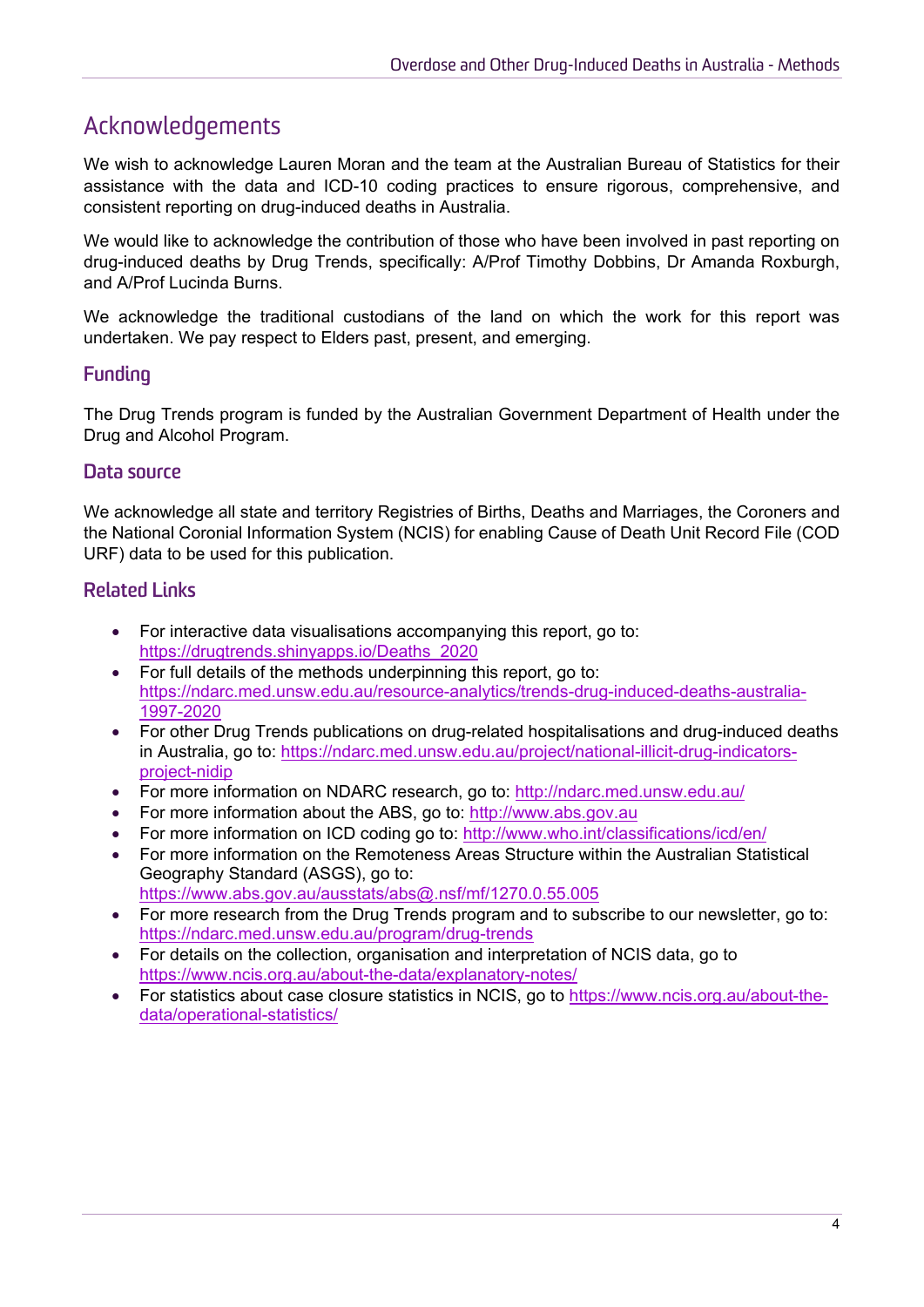## <span id="page-4-0"></span>Data Source

This [report](https://ndarc.med.unsw.edu.au/resource-analytics/trends-drug-induced-deaths-australia-1997-2020) and the corresponding [online interactive visualisation](https://drugtrends.shinyapps.io/deaths_2020/) contain statistics on drug related causes of death for Australia between 1997 and 2020. The data from the Australian Bureau of Statistics (ABS) were accessed from the Cause of Death Unit Record File (COD URF) datasets through the Australian Bureau of Statistics (ABS) before 2006 (1997 to 2005 dataset) and from the Queensland Registry of Births, Deaths and Marriages as the Australian Coordinating Registry (ACR) from 2006 onwards (2006 to 2020 dataset). The COD URF is a compilation of death records from each of the State and Territory Registries of Births, Deaths and Marriages (RBDMs) and from State and Chief Coroners through the National Coronial Information System (NCIS). Changes in data coding and collection have occurred over the time period reported.

To account for the length of time that it can take for the coronial process to be finalised and the coroner case closed, the ABS undertake a revision process for coroner-certified deaths over a 3-year period. Accordingly, Causes of Death data for 2019 and 2020 are preliminary and subject to two further revisions; data for 2018 are revised and subject to another revision; data for 2017 and earlier years are final. These figures should be viewed in conjunction with the ABS [Causes of Death Methodology](https://www.abs.gov.au/methodologies/causes-death-australia-methodology/2020#data-collection)  [document.](https://www.abs.gov.au/methodologies/causes-death-australia-methodology/2020#data-collection) For information on the proportion of closed cases each year see NCIS [Operation Statistics.](https://www.ncis.org.au/about-the-data/operational-statistics/) In 2020, 2,812 additional Victorian deaths registered in 2017, 2018 and 2019 were reported to the ABS. These registrations needed to be allocated to the appropriate reference years. Our data have been adjusted in line with the [ABS Technical note](https://www.abs.gov.au/methodologies/causes-death-australia-methodology/2019#technical-note-victorian-additional-registrations-and-time-series-adjustment) and this could have some impact on the earlier trends in drug-induced deaths.

In addition to the revision process, the ABS undertook further processing improvements from 2008 onwards. For both open and closed cases, the ABS increasingly use additional information from the NCIS (e.g. autopsy, police and toxicology reports) where available to apply more specific cause of death codes. These processing improvements are likely to have an impact on the number of druginduced deaths reported from 2008 onwards. It should also be noted that availability of additional information within the NCIS varies by jurisdiction; improvements to data collection are likely to be applied differentially across jurisdictions.

Causes of death are coded according to the International Classification of Diseases and Related Health Problems, 10<sup>th</sup> Revision (hereafter 'ICD-10'). In 2014, the ABS implemented Iris, an automatic system for coding multiple causes of death and selecting the underlying cause of death, and the Causes of Death data from 2013 onwards were coded using the new system. This enabled ABS to carry through changes in coding practices associated with substance use dependence syndromes as an underlying cause of death and other ICD-10 updates introduced by the World Health Organization. Impacts on the data from 2013 onwards are described in more detail in the ABS [Technical Note 1,](http://www.abs.gov.au/AUSSTATS/abs@.nsf/Previousproducts/3303.0Technical%20Note12013?opendocument&tabname=Notes)  [Causes of Death Australia 2013.](http://www.abs.gov.au/AUSSTATS/abs@.nsf/Previousproducts/3303.0Technical%20Note12013?opendocument&tabname=Notes) At the time of publication of this document, latest statistics on causes of death for Australia, including drug-induced deaths, are presented in the annual ABS [3303.0 Causes](https://www.abs.gov.au/statistics/health/causes-death/causes-death-australia/latest-release)  [of Death](https://www.abs.gov.au/statistics/health/causes-death/causes-death-australia/latest-release) Publication. For further information relating to ICD-10 codes, refer to the [World Health](http://www.who.int/en/) [Organization](http://www.who.int/en/) website.

For this report, we have revised the definition of drug-induced deaths involving selected drug types (opioids, amphetamine, cocaine and cannabinoids) to include only the deaths where the selected drug type toxicity was deemed to be contributing to that death. Hence, numbers from this report may not match the numbers from previous reporting. Full details of the codes used for the revised definitions are presented later in this document.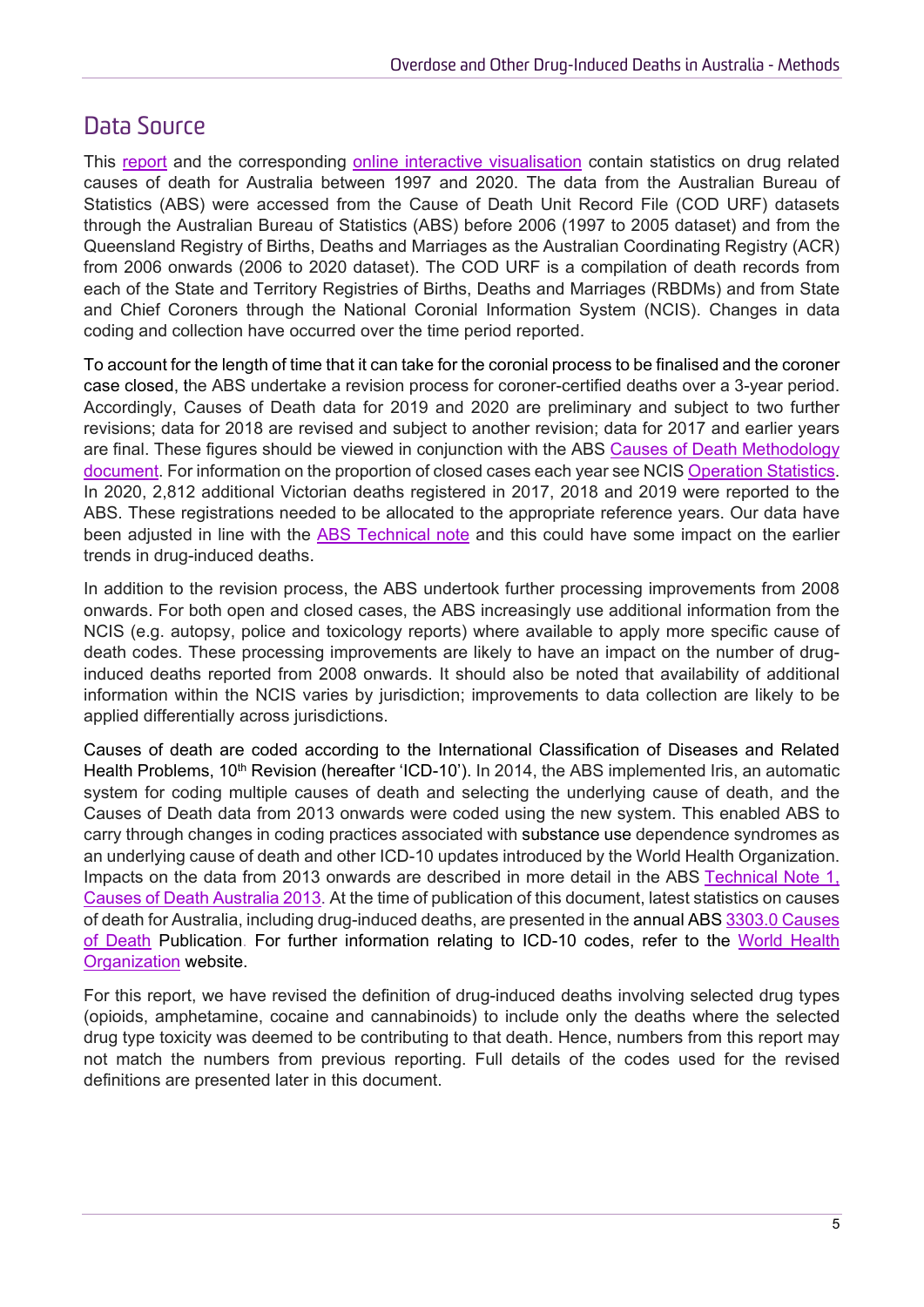## <span id="page-5-0"></span>Presentation of Results

In line with [ABS recommendations](https://www.abs.gov.au/methodologies/causes-death-australia-methodology/2020#data-collection) on presenting annual time series, we report the number of deaths by reference year. The reference year assigned to a death is determined by when the death was registered with jurisdictional RBDMs, as well as when it was received by the ABS. It is important to note that there can be lags in the registration of deaths with jurisdictional RBDMs (i.e., not all deaths are registered in the year that they occur), and there may also be delays in the ABS receiving notification of the death from the registries due to processing or data transfer lags. Thus, the reference year assigned to a death includes:

- deaths registered in Australia during the reference year and received by the ABS in the reference year;
- deaths registered in Australia during the reference year and received by the ABS in the first quarter of the subsequent year; and
- deaths registered in the years prior to the reference year but not received by ABS until the reference year or the first quarter of the subsequent year, provided that these records have not been included in any statistics from earlier periods.

For more information on scope and coverage of death statistics, see the ABS Causes of Death [methodology document.](https://www.abs.gov.au/methodologies/causes-death-australia-methodology/2020#data-collection)

In this report, analyses are based on the reference year. The only exception is analysis of change in quarterly mortality numbers and rates where we use the year and month of death. Data for the fourth quarter of 2020 was not included in the analysis due to lack of robustness. When data is received each month by the ABS, the lag between the date of death and the date of registration means that approximately 40-50% of reported registrations are of deaths that occurred in the month being reported. The remainder are deaths that occurred in earlier months. For more information see the ABS [Provisional Mortality Statistics methodology.](https://www.abs.gov.au/methodologies/provisional-mortality-statistics-methodology/january-2022)

In the report, we report on number of deaths, percentage and age-standardised death rate per 100,000 population. The exception comprises where we report quarterly rates or by age group (e.g., in 10-year age groups); in these instances, we present quarterly rates or age-specific rates, respectively, calculated as population crude rates per 100,000 estimated resident population (ERP). Quarterly rates were calculated using quarterly ERP published in [National, state and territory](https://www.abs.gov.au/statistics/people/population/national-state-and-territory-population/jun-2021)  [population,](https://www.abs.gov.au/statistics/people/population/national-state-and-territory-population/jun-2021) June 2021 released on 16 December 2020. Age-specific rates were calculated using ERP in the given age group at 30 June in each year. Our online data visualisation includes the three estimates where available: number of deaths, crude death rate and age-standardised death rate. Numbers and crude rates from small numbers of deaths less than or equal to five are not presented in the report or in the visualisation to protect the confidentiality of individuals. Zero values are still shown in the visualisation.

Age-standardised death rates enable the comparison of death rates over time and between populations of different age-structures and were calculated using the [direct method](https://www.aihw.gov.au/getmedia/95237794-4b77-4683-9f00-77c4d33e0e7c/13406.pdf.aspx?inline=true) and the Australian ERP as at 30 June 2011 from the 2011 Census as the standard population. Rates may not be comparable to other sources where a different standard population may have been applied. In accordance with [recommendations](https://pophealthmetrics.biomedcentral.com/articles/10.1186/s12963-018-0177-1) to ensure stability of age-standardised rates from sparse data, age-standardised rates were not calculated if the number of total deaths was ≤10. In this case, reader should refer to other measures such as number of deaths or crude rate of deaths.

In the report, we present the profile (percentage and number) of age, sex, intent, remoteness area, psychosocial risk factors, place of occurrence and drug involvement in 2020, description of change in the profile over time, trend in population rates over time for the final estimates (1997-2017), and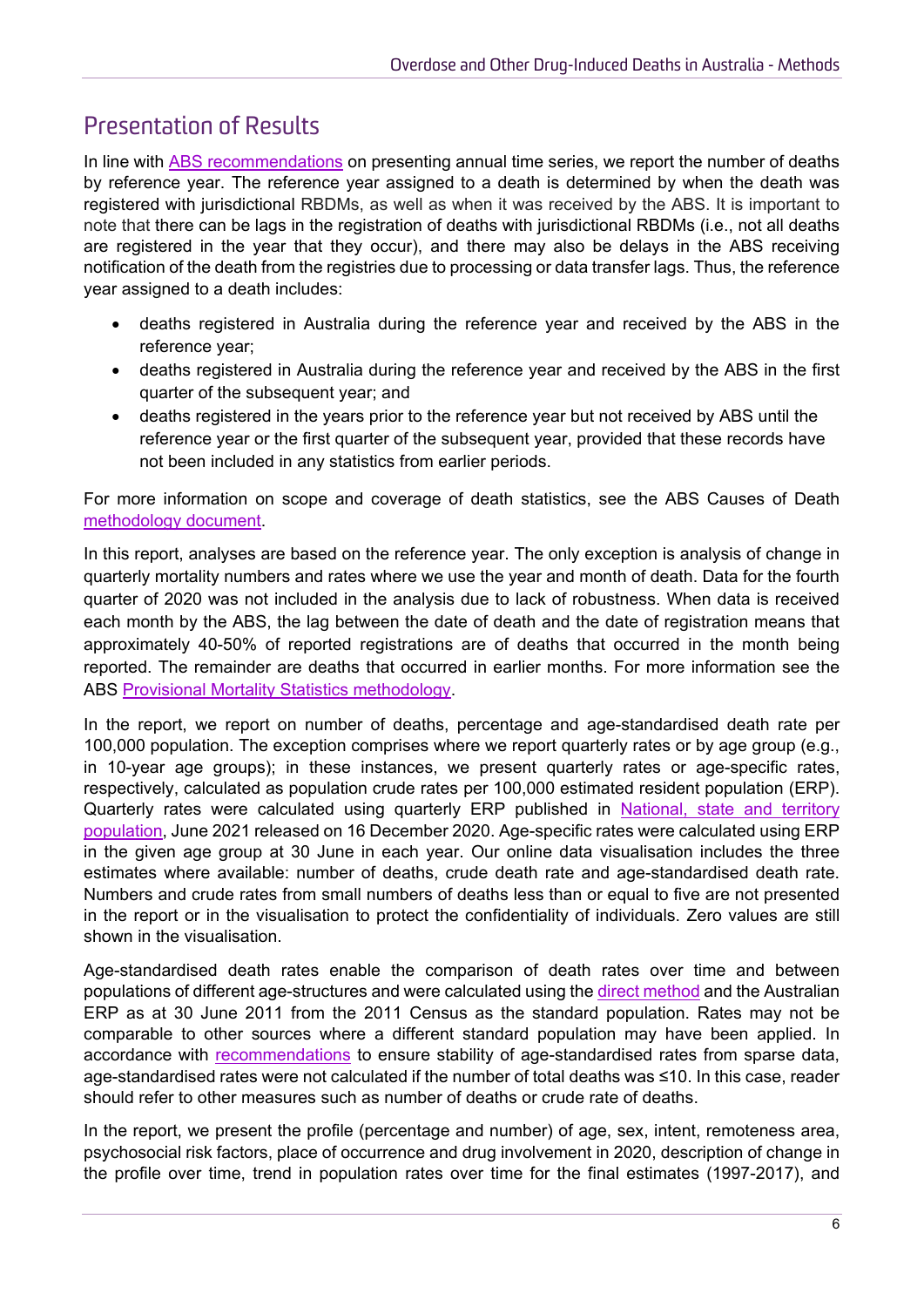description of change in estimated rates between the two most recent years of preliminary data (2020 compared to 2019). All comparisons are descriptive with the exception of the latter.

Rate ratio (crude or age-standardised;  $RR$ ) was calculated to compare the rate for the year 2020  $(rate<sub>2020</sub>)$  with the corresponding rate for the year 2019 ( $rate<sub>2019</sub>$ ) as follows:

$$
RR = \frac{rate_{2020}}{rate_{2019}}
$$

The 95% confidence interval of the crude rate ratio is calculated using the ir command in Stata version 16.0 which uses the exact binomial method described by Rothman (1986).

The standard error for the log of the age-standardised rate ratio,  $SE(\ln(RR))$ , given the variance of the age-standardised rate in 2020 ( $var(rate_{2020})$ ) and 2019 ( $var(rate_{2019})$ ), was firstly calculated as:

$$
SE\left(\ln(RR)\right) = \sqrt{\frac{var(rate_{2020})}{rate_{2020}^2} + \frac{var(rate_{2019})}{rate_{2019}^2}}
$$

The 95% confidence interval of the age-standardised rate ratio  $95\%CI(RR)$  was calculated as:

$$
95\%CI(RR) = \exp\left(\ln(RR) \pm 1.96 \times SE\left(\ln(RR)\right)\right)
$$
 Rothman (1986)

Rate ratios range between 0 and infinity. In our report, a rate ratio of <1 indicate that there was a decrease in the rate of deaths from 2019 to 2020 and a rate ratio of >1 indicate that there was an increase in the rate of deaths from 2019 to 2020. The change is statistically significant when 1 lies outside of the 95% confidence interval of the rate ratio.

## <span id="page-6-0"></span>**Terminology**

**Reference year** assigned to a death is determined by the scope of the collection and incorporates both the registration date (i.e., the date the death was registered with the relevant jurisdictional Births, Deaths and Marriages registry) and the date when a record is received by the ABS. Deaths assigned any given reference year will include:

- o all deaths registered in Australia during the reference year and received by the ABS by the end of the March quarter of the subsequent year; and
- $\circ$  deaths registered prior to the reference year but not previously received from the Registry nor included in any statistics reported for an earlier period.

**Underlying cause of death (UCOD)** is the disease or condition which initiated the sequence of events resulting in death. There can be only one underlying cause of death.

**Associated causes of death (ACOD**) are any other diseases or conditions that contributed to the death but were not the underlying cause and are listed on the death certificate.

**Multiple causes of death (MCOD)** include all causes (both underlying and associated causes), diseases and conditions reported on the death certificate. For deaths where the underlying cause was identified as an external cause (for example, injury or poisoning, etc.), multiple causes include circumstances of injury and the nature of injury as well as any other conditions reported on the death certificate.

Deaths are considered **'drug-induced deaths'** if they are directly attributable to drug use (e.g., drug toxicity/overdose is the underlying cause of death). They are considered **'drug-related deaths'** where drugs played a contributory role (i.e., listed as an associated cause of death) and the death was attributable to another cause (e.g., motor vehicle accident); these deaths are not reported here.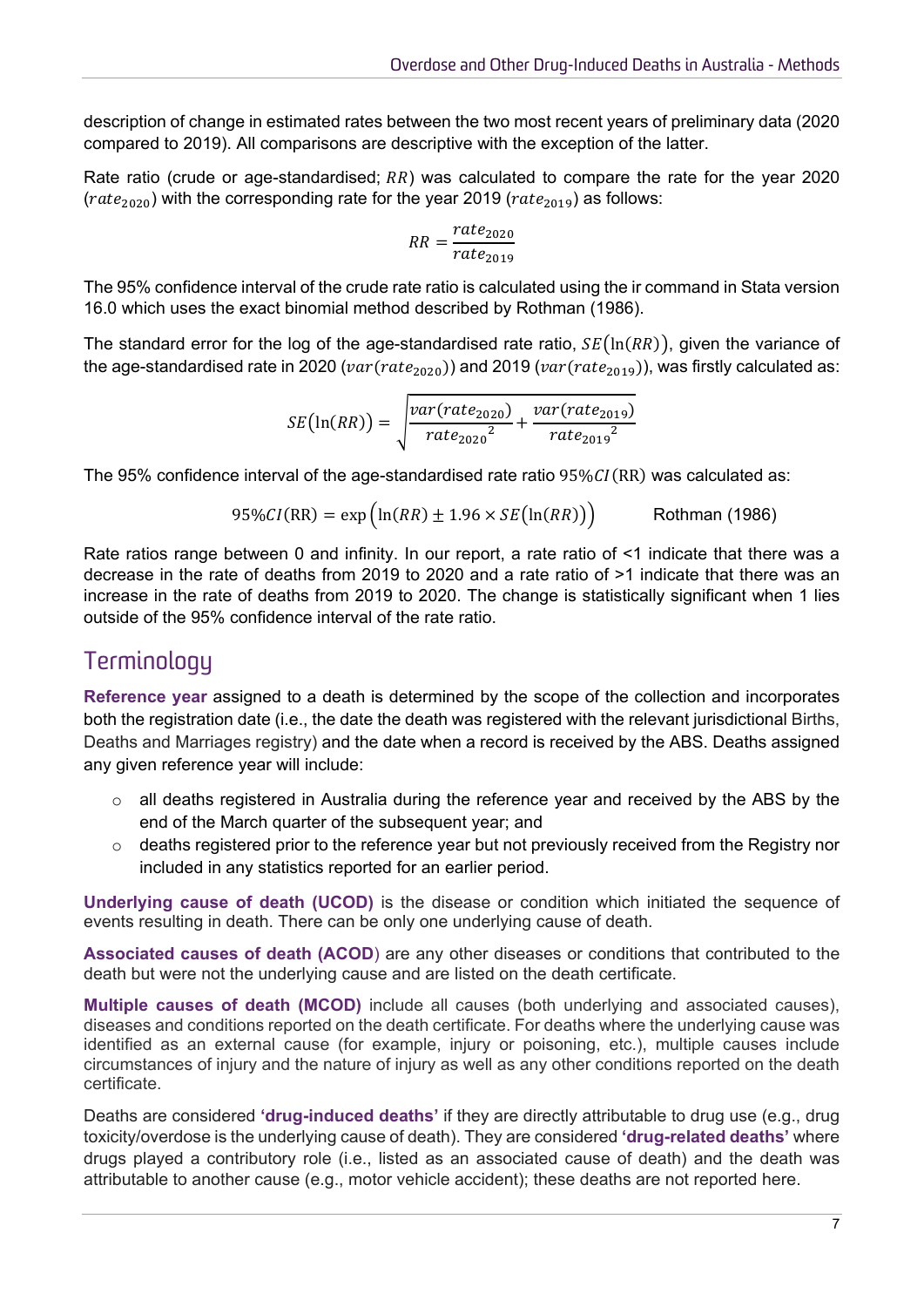A [Tabulation list](https://www.abs.gov.au/methodologies/causes-death-australia-methodology/2020#mortality-tabulations-and-methodologies) of ICD-codes to identify causes of death attributable to drug-induced mortality was developed by the ABS based on a drug-induced death tabulation created by the United States Centre for Disease Control and Prevention (CDC). We have adopted these codes for our definition of all druginduced deaths. This list excluded causes of deaths attributed to tobacco or alcohol (see below).

## <span id="page-7-0"></span>Underlying Cause of Death

**'Drug overdose deaths'** are all deaths where the acute toxic effect of a drug was determined by the coroner, forensic pathologist or forensic toxicologist to be the UCOD (i.e., accidental poisoning X40- X44, intentional poisoning X60-X64, undetermined intent of poisoning Y10-Y14 and assault by drugs X85). The remaining drug-induced deaths are those where the UCOD was related to mental and behaviour disorders due psychoactive substance use or drug-induced diseases.

#### <span id="page-7-1"></span>Intent

As part of the coronial investigation of drug-related deaths, the coroner assigns the manner or intent to these deaths where there is sufficient information. The ICD-10 coding incorporates codes for the following categories of intent:

- 1. **Unintentional**, where the coroner determines the manner/intent of the injury or poisoning which led to death was accidental (X40, X41, X42, X43, X44);
- 2. **Intentional**, where the coroner determines that the manner/intent of the injury or poisoning which led to death was purposeful (X60, X61, X62, X63, X64);
- 3. **Undetermined**, where there was insufficient information for the coroner to make a determination on the intent (Y10, Y11, Y12, Y13, Y14); and
- 4. **Assault**, where the coroner determines that the manner/intent of the injury or poisoning which led to death was purposeful assault (X85). Numbers in this category are too small to be presented. On the visualisation they are included in the "other" category for drug-induced deaths for all ages only (see the diagram below).

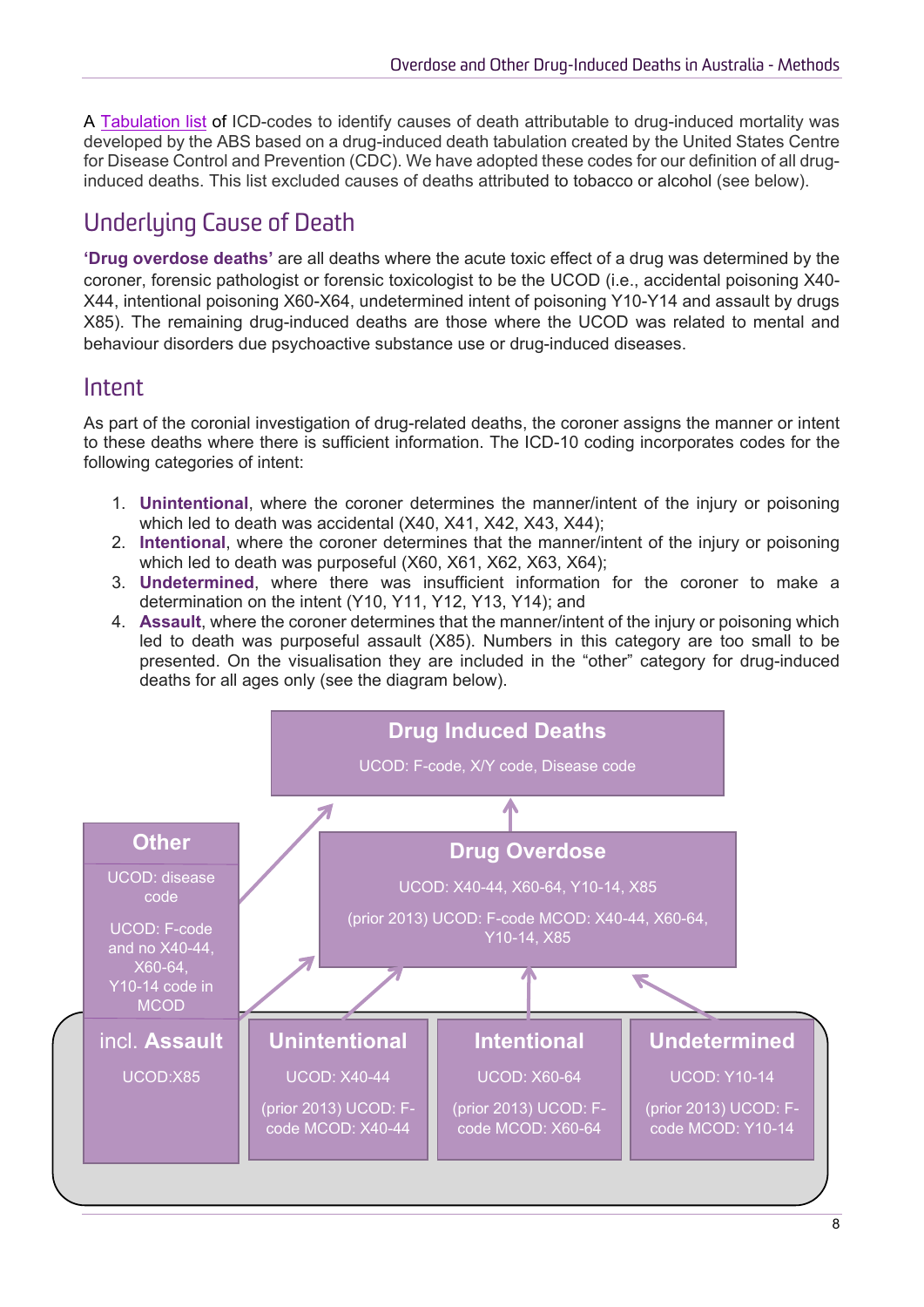## <span id="page-8-0"></span>Coding of Deaths

#### <span id="page-8-1"></span>**Drug-Induced Deaths**

The following list of codes for UCOD defines drug-induced deaths in our reporting. This [list of ICD-10](https://www.abs.gov.au/methodologies/causes-death-australia-methodology/2020#mortality-tabulations-and-methodologies)  [codes](https://www.abs.gov.au/methodologies/causes-death-australia-methodology/2020#mortality-tabulations-and-methodologies) to identify causes of death attributable to drug-induced mortality was developed by the ABS based on a drug-induced death tabulation created by United States Centre for Disease Control and Prevention (CDC). In accordance with ABS reporting, causes of drug-induced death presented in this report exclude accidents, homicides, and other causes indirectly related to drug use. We have also excluded newborn deaths associated with mother's drug use, and deaths related to tobacco (e.g., F17) or alcohol (e.g., F10).

#### **Underlying Cause of Death (UCOD):**

- D52.1 Drug-induced folate deficiency anaemia;
- D59.0 Drug-induced haemolytic anaemia;
- D59.2 Drug-induced nonautoimmune haemolytic anaemia;
- D61.1 Drug-induced aplastic anaemia;
- D64.2 Secondary sideroblastic anaemia due to drugs and toxins;
- $\bullet$  E06.4 Drug-induced thyroiditis;
- E16.0 Drug-induced hypoglycaemia without coma;
- E23.1 Drug-induced hypopituitarism;
- E24.2 Drug-induced Cushing's syndrome;
- E27.3 Drug-induced adrenocortical insufficiency;
- E66.1 Drug-induced obesity;
- F11.0-F11.5 Use of opioids causing intoxication, harmful use (abuse), dependence, withdrawal or psychosis
- F11.7-F11.9 Use of opioid causing late onset psychosis, other mental and behavioural disorders and unspecified behavioural disorders.
- F12.0-F12.5 Use of cannabis causing intoxication, harmful use (abuse), dependence, withdrawal or psychosis
- F12.7-F12.9 Use of cannabis causing late onset psychosis, other mental and behavioural disorders and unspecified behavioural disorders.
- F13.0-F13.5 Use of sedative or hypnotics causing intoxication, harmful use (abuse), dependence, withdrawal or psychosis
- F13.7-F13.9 Use of sedative or hypnotics causing late onset psychosis, other mental and behavioural disorders and unspecified behavioural disorders.
- F14.0-F14.5 Use of cocaine causing intoxication, harmful use (abuse), dependence, withdrawal or psychosis
- F14.7-F14.9 Use of cocaine causing late onset psychosis, other mental and behavioural disorders and unspecified behavioural disorders.
- F15.0-F15.5 Use of amphetamine-related substances causing intoxication, harmful use (abuse), dependence, withdrawal or psychosis
- F15.7-F15.9 Use of amphetamine-related substances causing late onset psychosis, other mental and behavioural disorders and unspecified behavioural disorders.
- F16.0-F16.5 Use of hallucinogens causing intoxication, harmful use (abuse), dependence, withdrawal or psychosis
- F16.7-F16.9 Use of hallucinogens causing late onset psychosis, other mental and behavioural disorders and unspecified behavioural disorders.
- F18.0-F18.5 Use of volatile solvents causing intoxication, harmful use (abuse), dependence, withdrawal or psychosis
- F18.7-F18.9 Use of volatile solvents causing late onset psychosis, other mental and behavioural disorders and unspecified behavioural disorders.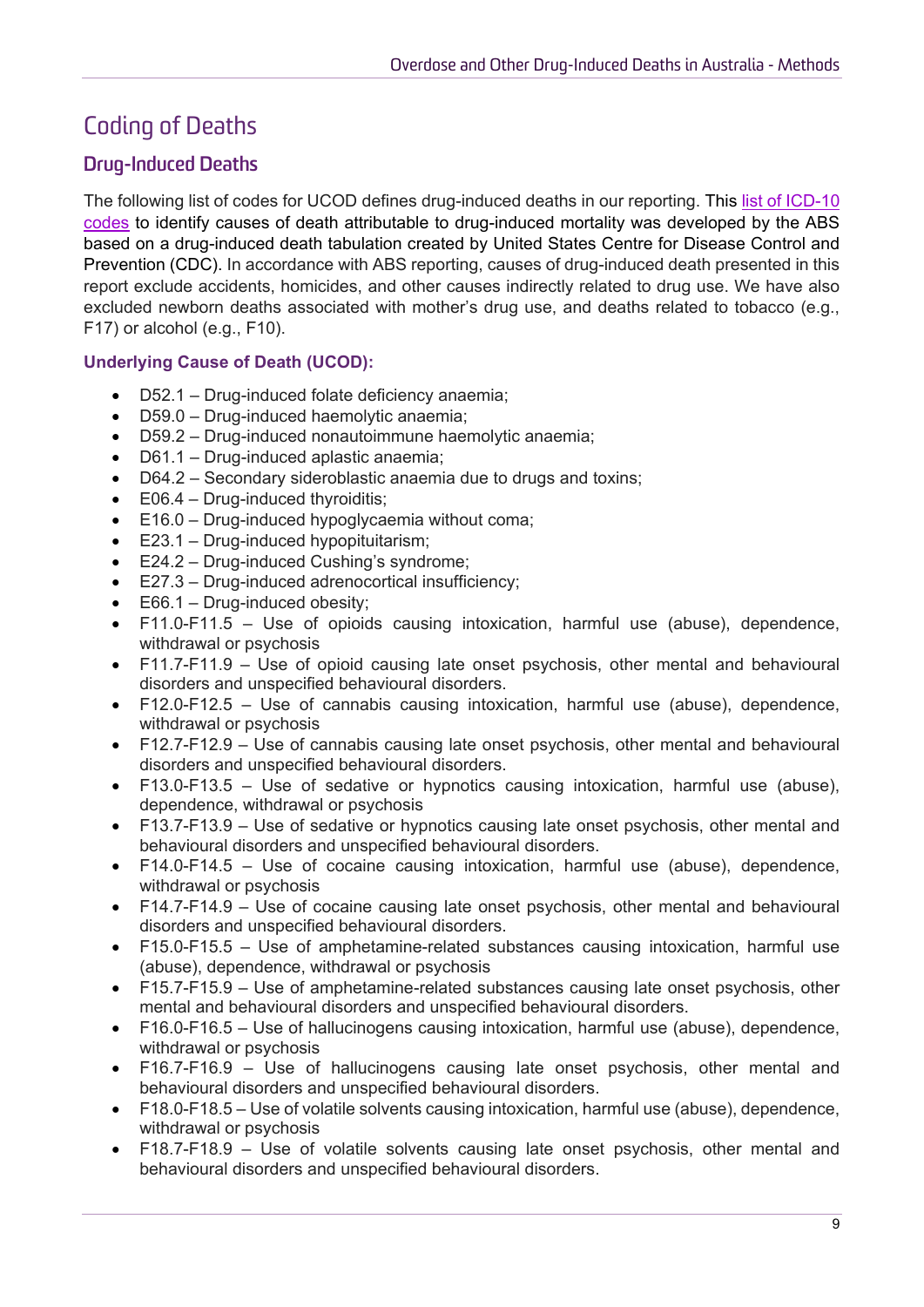- F19.0-F19.5 Use of multiple drugs and other psychoactive substances causing intoxication, harmful use (abuse), dependence, withdrawal or psychosis
- F19.7-F19.9 Use of multiple drugs and other psychoactive substances causing late onset psychosis, other mental and behavioural disorders and unspecified behavioural disorders.
- G21.1 Other drug-induced secondary Parkinsonism;
- G24.0 Drug-induced dystonia:
- G25.1 Drug-induced tremor;
- G25.4 Drug-induced chorea:
- G25.6 Drug-induced tics and other tics of organic origin;
- G44.4 Drug-induced headache, not elsewhere classified;
- G62.0 Drug-induced polyneuropathy;
- G72.0 Drug-induced myopathy:
- I95.2 Hypotension due to drugs:
- J70.2 Acute drug-induced interstitial lung disorders;
- J70.3 Chronic drug-induced interstitial lung disorders;
- J70.4 Drug-induced interstitial lung disorder, unspecified;
- L10.5 Drug-induced pemphigus:
- L27.0 Generalized skin eruption due to drugs and medicaments;
- L27.1 Localized skin eruption due to drugs and medicaments;
- M10.2 Drug-induced gout:
- M32.0 Drug-induced systemic lupus erythematosus;
- M80.4 Drug-induced osteoporosis with pathological fracture;
- M81.4 Drug-induced osteoporosis;
- M83.5 Other drug-induced osteomalacia in adults;
- M87.1 Osteonecrosis due to drugs;
- R78.1 Finding of opiate drug in blood;
- R78.2 Finding of cocaine in blood;
- R78.3 Finding of hallucinogen in blood;
- R78.4 Finding of other drugs of addictive potential in blood;
- R78.5 Finding of psychotropic drug in blood;
- X40-X44 Accidental poisoning by and exposure to drugs, medicaments and biological substances;
- X60-X64 Intentional self-poisoning (suicide) by and exposure to drugs, medicaments and biological substances;
- X85 Assault (homicide) by drugs, medicaments and biological substances; and
- Y10-Y14 Poisoning by and exposure to drugs, medicaments and biological substances, undetermined intent.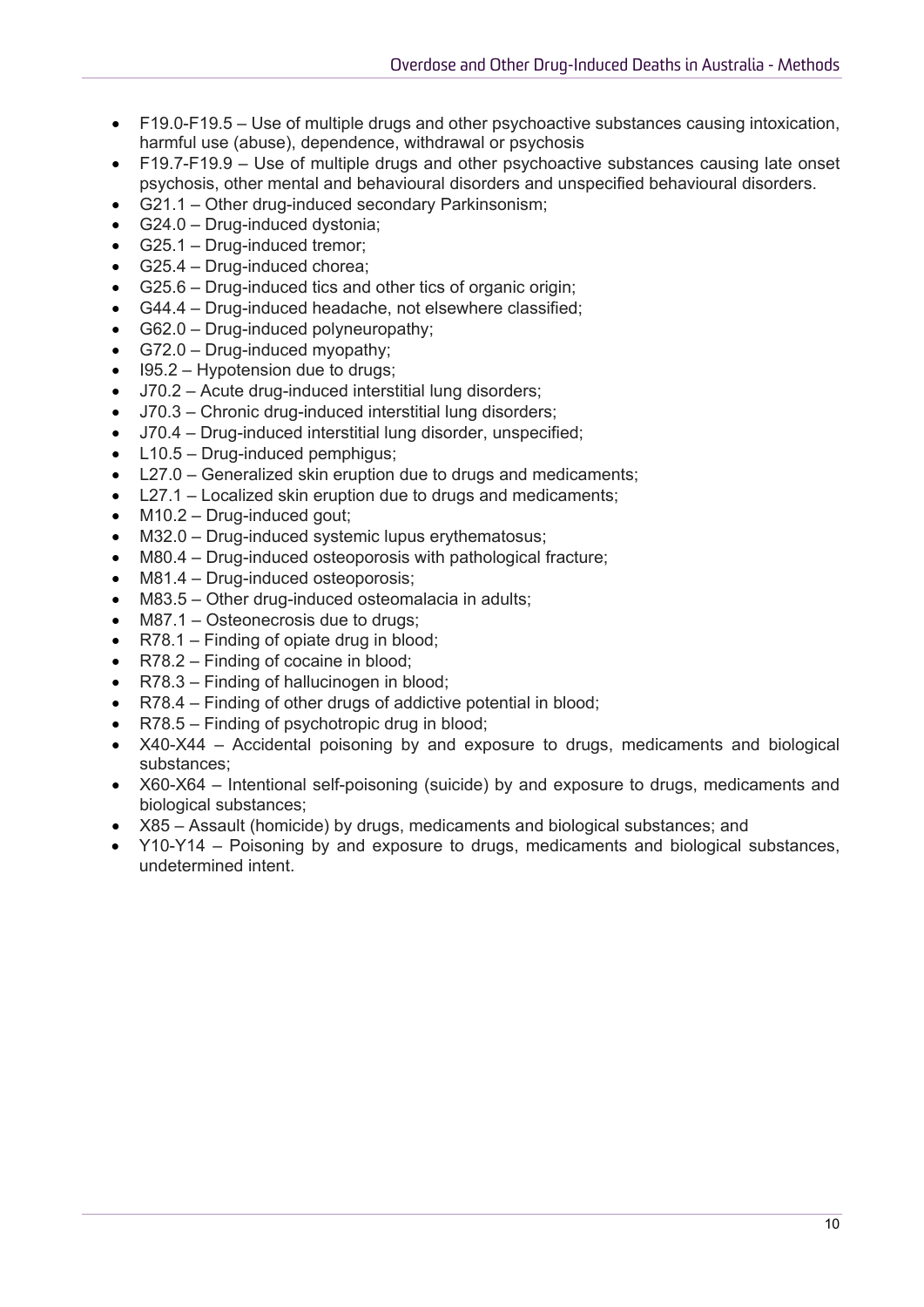#### **Drug Overdose Deaths by Drug Class and Drug Type**

Vast majority of drug-induced deaths are due to drug overdose. If a specific drug is identified in toxicology reports as being present in the person's system and deemed to be contributory to that death, then this case will be identified as drug overdose death. This report includes a particular focus on deaths involving opioids, amphetamine and cocaine.

The following ICD-10 codes were used to identify any drug overdose death where each drug type listed in the first column was considered a contributory cause of death (e.g., drug overdose death involving benzodiazepines, drug overdose death involving antidepressants). Note here that in some cases we have looked at the broader drug class (e.g., drug overdose deaths involving opioids) and then the specific types of substances within that class (e.g., drug overdose deaths involving methadone, drug overdose deaths involving heroin). Numbers do not add up to the total number of drug overdose deaths as there could be more than one drug class involved in a death.

<span id="page-10-0"></span>

| Drug class and type                                            | Examples of drugs commonly assigned to ICD-10<br>category                     | <b>UCOD</b>          | <b>MCOD</b>        |
|----------------------------------------------------------------|-------------------------------------------------------------------------------|----------------------|--------------------|
| Antiepileptic, sedative-hypnotic and antiparkinsonism<br>drugs |                                                                               | Drug-induced deaths* | T42.0-T42.8        |
| <b>Barbiturates</b>                                            | Pentobarbital, phenobarbital                                                  | Drug-induced deaths* | T42.3              |
| <b>Benzodiazepines</b>                                         | Alprazolam, diazepam, oxazepam, clonazepam,<br>clozapine, temazepam, oxazepam | Drug-induced deaths* | T42.4              |
| Antiepileptic and sedative-hypnotic drugs,<br>unspecified      | Pregabalin                                                                    | Drug-induced deaths* | T42.7              |
| <b>Opioids</b>                                                 |                                                                               | Drug-induced deaths* | T40.0-T40.4, T40.6 |
| <b>Heroin</b>                                                  |                                                                               | Drug-induced deaths* | T40.1              |
| Natural and semi-synthetic opioids                             | Oxycodone, morphine, codeine                                                  | Drug-induced deaths* | T40.2              |
| <b>Methadone</b>                                               |                                                                               | Drug-induced deaths* | T40.3              |
| <b>Synthetic opioids</b>                                       | Fentanyl, tramadol, pethidine                                                 | Drug-induced deaths* | T40.4              |
| <b>Amphetamines</b>                                            | Amphetamine, methamphetamine, 3,4-methylenedioxy-<br>methamphetamine (MDMA)   | Drug-induced deaths* | T43.6              |
| <b>Antidepressants</b>                                         |                                                                               | Drug-induced deaths* | T43.0-T43.2        |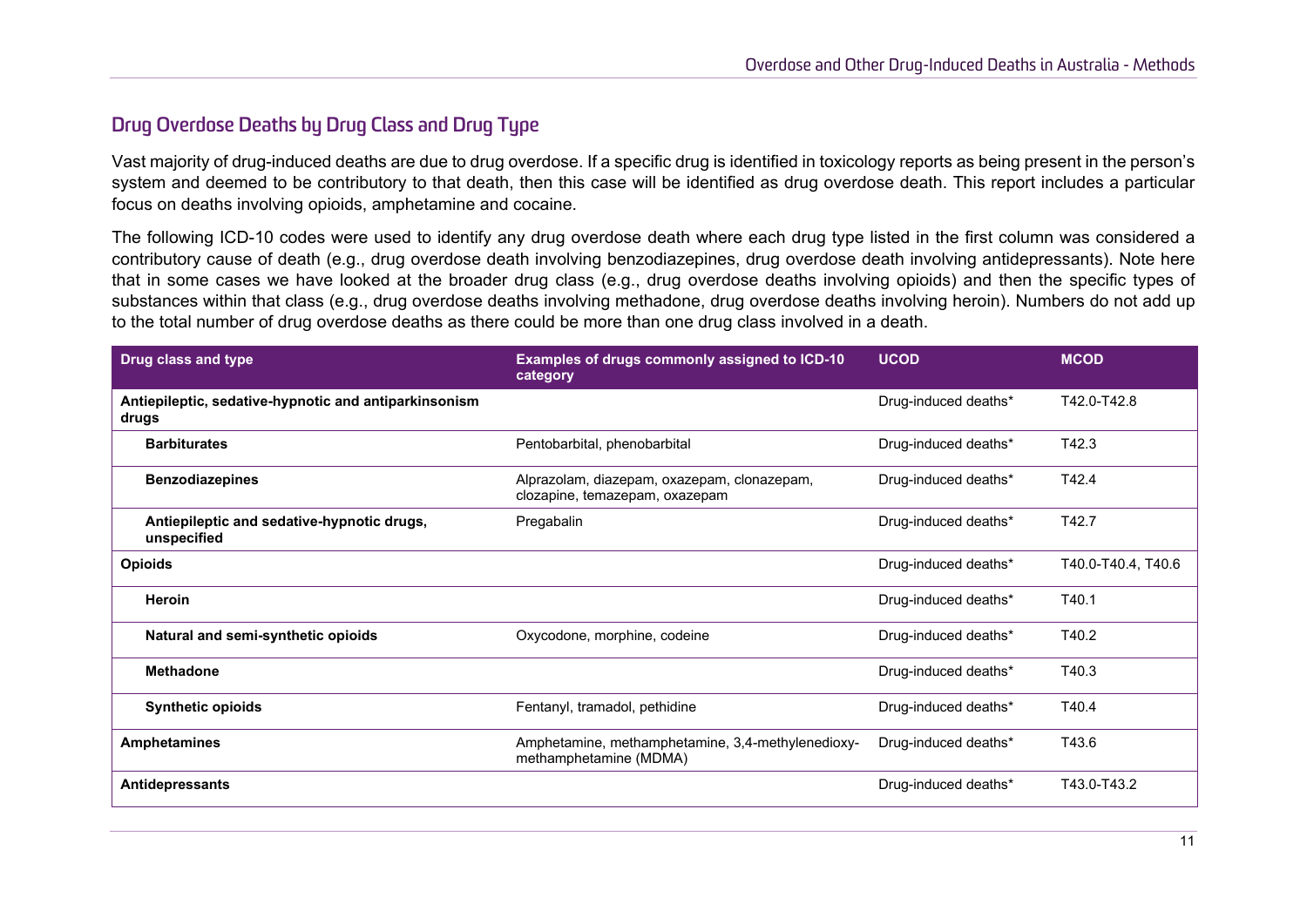| Tricyclic and tetracyclic antidepressants              | Imipramine, amitriptyline, mianserin                                                                 | Drug-induced deaths* | T43.0             |
|--------------------------------------------------------|------------------------------------------------------------------------------------------------------|----------------------|-------------------|
| Other and unspecified antidepressants                  | Sertraline, citalopram, venlafaxine, fluoxetine,<br>mirtazepine, fluvoxamine, paroxetine, duloxetine | Drug-induced deaths* | T43.2             |
| Antipsychotics and neuroleptics                        |                                                                                                      | Drug-induced deaths* | T43.3-T43.5       |
| Other and unspecified antipsychotics                   | Quetiapine, olanzapine, risperidone                                                                  | Drug-induced deaths* | T43.5             |
| Non-opioid analgesics, antipyretics and antirheumatics |                                                                                                      | Drug-induced deaths* | T39.0-T39.9       |
| 4-Aminophenol derivatives                              | Paracetamol                                                                                          | Drug-induced deaths* | T <sub>39.1</sub> |
| Other nonsteroidal anti-inflammatory drugs             | Ibuprofen, aspirin                                                                                   | Drug-induced deaths* | T39.3             |
| <b>Alcohol</b>                                         |                                                                                                      | Drug-induced deaths* | T51.0, T51.9      |
| <b>Cannabis derivatives</b>                            |                                                                                                      | Drug-induced deaths* | T40.7             |
| Cocaine                                                |                                                                                                      | Drug-induced deaths* | T40.5             |

\*Appendix 2 in Causes of Death, Australia, 2017 (cat. no. 3303.0). Deaths related to tobacco (ICD-10 – F17) or alcohol (ICD-10 – F10) have been excluded from the analysis.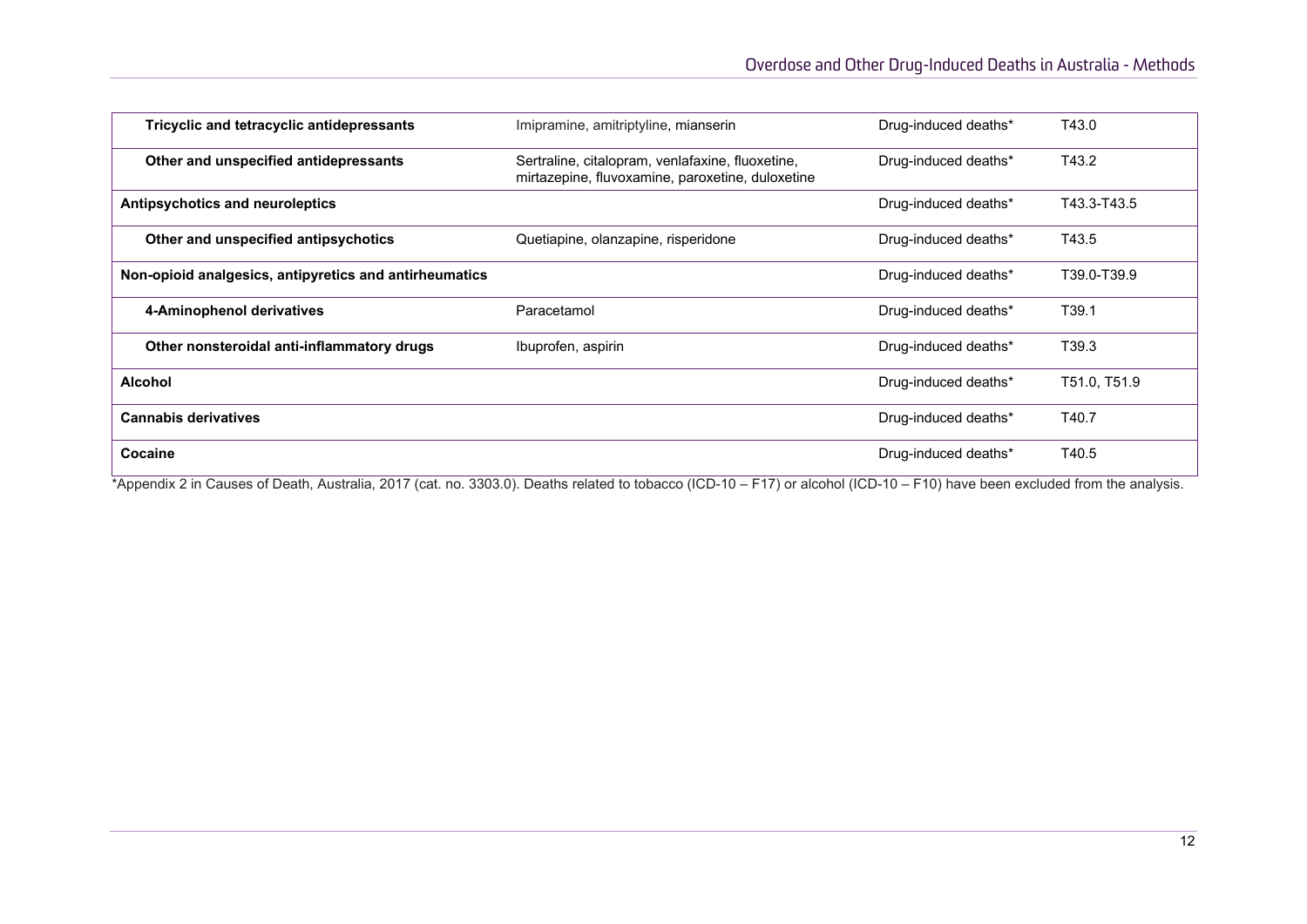#### <span id="page-12-0"></span>**Opioid-Induced Deaths**

Opioid-induced mortality is a serious public health issue in Australia and internationally. Due to high opioid toxicity, opioid poisoning will, for the most part, be the underlying cause of death where other drugs are present. For this reason, we name these deaths 'opioid-induced'.

Further, although overdose deaths account for the majority of opioid-induced deaths in Australia, other related underlying causes of death, such as mental and behavioural disorder due to use of opioids, are an important contributor to this harm. For this reason, the following findings relate to 'opioid-induced deaths'; that is, those deaths directly attributable to use of opioids (including from overdose).

The following ICD-10 codes have been used to extract and examine deaths where opioid toxicity was considered to be the underlying cause of death (i.e., 'opioid-induced deaths').

| <b>UCOD</b>     | <b>MCOD</b>                                                                                                                          |
|-----------------|--------------------------------------------------------------------------------------------------------------------------------------|
| F <sub>11</sub> | No other drug T-codes present                                                                                                        |
| F <sub>19</sub> | F11 and no other drug T-codes present                                                                                                |
| F11-15 or F19   | (T40.0-T40.4 or T40.6) with (X42, X62, Y12, X44, X64 or Y14)<br>[Excl. if T40.6 with (T40.5, T40.8 or T40.9) with (X42, X62 or Y12)] |
| X42, X62 or Y12 | T40.0-T40.4 or T40.6<br>[Excl. if T40.6 with (T40.5, T40.8 or T40.9) with (X42, X62 or Y12)]                                         |
| X44, X64 or Y14 | T40.0-T40.4 or T40.6                                                                                                                 |
| X41, X61 or Y11 | (T40.0-T40.4 or T40.6) and no other T-codes present                                                                                  |

#### <span id="page-12-1"></span>• Opioid-induced deaths by opioid type\*

| <b>Cause of death</b>                                                                                         | <b>UCOD</b>          | <b>MCOD</b> |
|---------------------------------------------------------------------------------------------------------------|----------------------|-------------|
| Heroin                                                                                                        | Opioid-induced death | T40.1       |
| opioids<br><i>l</i> include<br><b>Natural</b><br>semi-synthetic<br>morphine.<br>and<br>oxycodone and codeine) | Opioid-induced death | T40.2       |
| <b>Methadone</b>                                                                                              | Opioid-induced death | T40.3       |
| Synthetic opioids (include pethidine, tramadol, fentanyl)                                                     | Opioid-induced death | T40.4       |
| Other and unspecified opioids (analgesics NEC)                                                                | Opioid-induced death | T40.6       |

\* Data on opium (T40.0) is not included because of small numbers of deaths related to opium.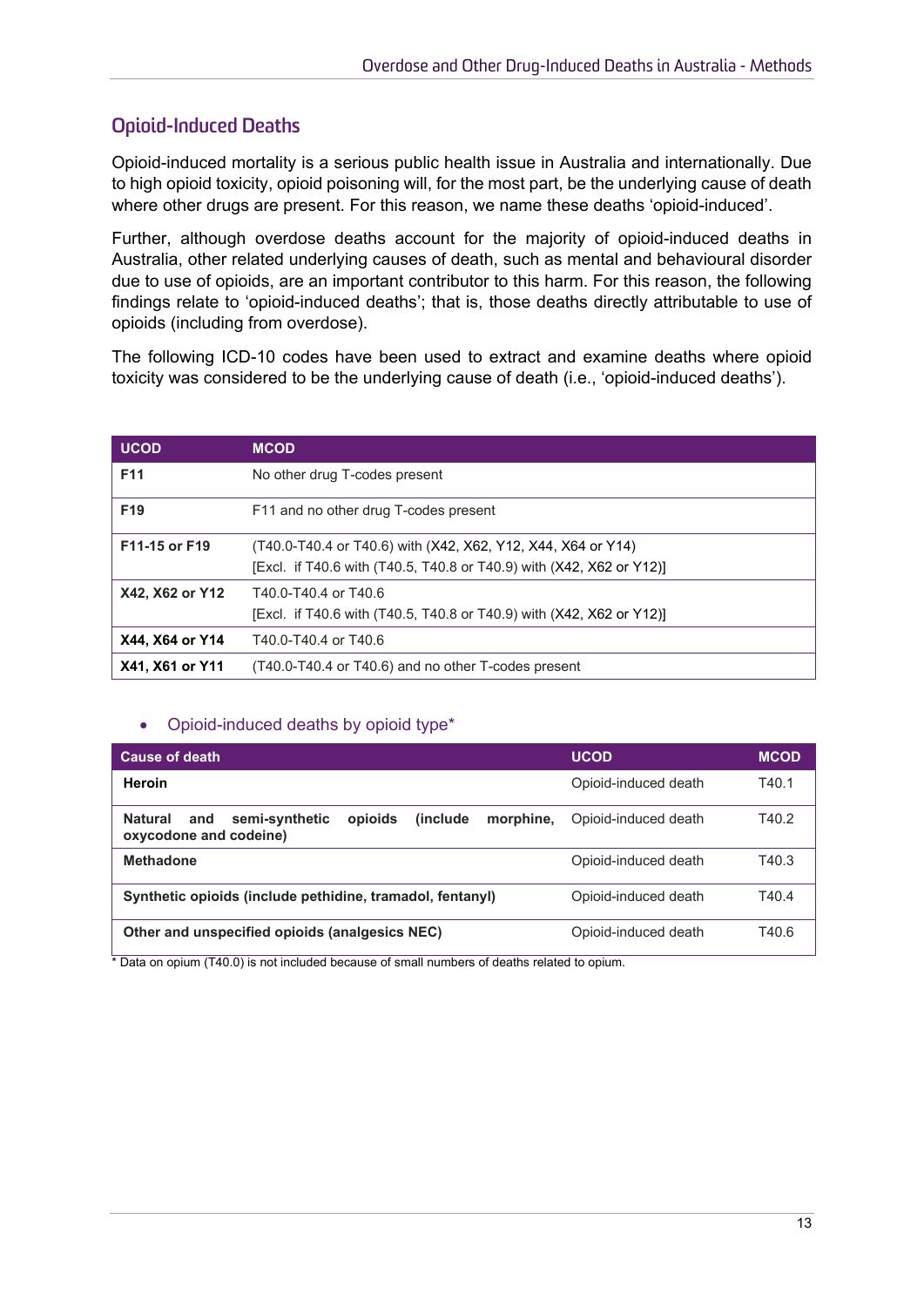#### • Opioid-induced deaths where other drugs were reported as being a contributory cause

<span id="page-13-0"></span>

| <b>Contributory cause of death</b>                                                       | <b>Additional MCOD</b> |  |
|------------------------------------------------------------------------------------------|------------------------|--|
| All opioid-induced deaths where below drugs were reported as being a contributory cause: |                        |  |
| 4-Aminophenol derivatives (e.g. paracetamol)                                             | T <sub>39.1</sub>      |  |
| <b>Benzodiazepines</b>                                                                   | T42.4                  |  |
| Antiepileptic and sedative-hypnotic drugs, unspecified (e.g. pregabalin)                 | T42.7                  |  |
| <b>Antidepressants</b>                                                                   | T43.0, T43.1 or T43.2  |  |
| Antipsychotics and neuroleptics                                                          | T43.3. T43.4 or T43.5  |  |
| <b>Amphetamines</b>                                                                      | T43.6                  |  |
| Alcohol                                                                                  | R78.0, T51, X45 or Y15 |  |

#### • Exclusive opioid-induced deaths

<span id="page-13-1"></span>

| <b>Cause of death</b>                                                                              | <b>MCOD</b>                            |
|----------------------------------------------------------------------------------------------------|----------------------------------------|
| Opioid-induced deaths involving heroin                                                             | T40.1 and no T40.2-T40.4, T40.6        |
| Opioid-induced deaths involving other opioids (excluding<br>heroin, opium and unspecified opioids) | T40.2-T40.4 and no T40.0. T40.1. T40.6 |
| Opioid-induced deaths involving heroin and other opioids                                           | T40.1 and (T40.2, T40.3 or T40.4)      |
| Opioid-induced deaths involving opium and unspecified<br>opioids                                   | T40.0 or T40.6                         |

#### <span id="page-13-2"></span>Age and sex

Age at death is provided by the ABS in the COD URF. In the report and in the online data visualisation we report on findings for Australians of all ages and by 10-year age groups (15- 24 to 74-84 and 85+), where data allows for such disaggregation. Where numbers are too small and data cannot be shown, age groups can be suppressed to protect confidentiality. Sex is reported as male and female, as provided by the ABS in the COD URF, or as people for data related to total population (both sexes combined).

### <span id="page-13-3"></span>Jurisdiction and Remoteness Area of Usual Residence

Data on state and territory is defined by the place of usual residence of the deceased person regardless of where in Australia the death occurred. Deaths occurring outside of Australia (even where usual residence is within Australia) are generally excluded. Deaths registered in Australia of persons usually residing overseas have been classified according to the state or territory in which the death was registered. Proportion of closed cases and document types attached to each death record can vary between jurisdictions. For more information jurisdictional differences see NCIS [Operational Statistics](https://www.ncis.org.au/about-the-data/operational-statistics/) and [Explanatory Notes.](https://www.ncis.org.au/about-the-data/explanatory-notes/)

In the COD URF from 2011 onwards, data on the geographic location of usual residence of a deceased person is available at the Statistical Area 2 (SA2) level from the Australian Statistical Geography Standard (ASGS) (cat. no. 1270.0.55.001). Data from 2009 and 2010 were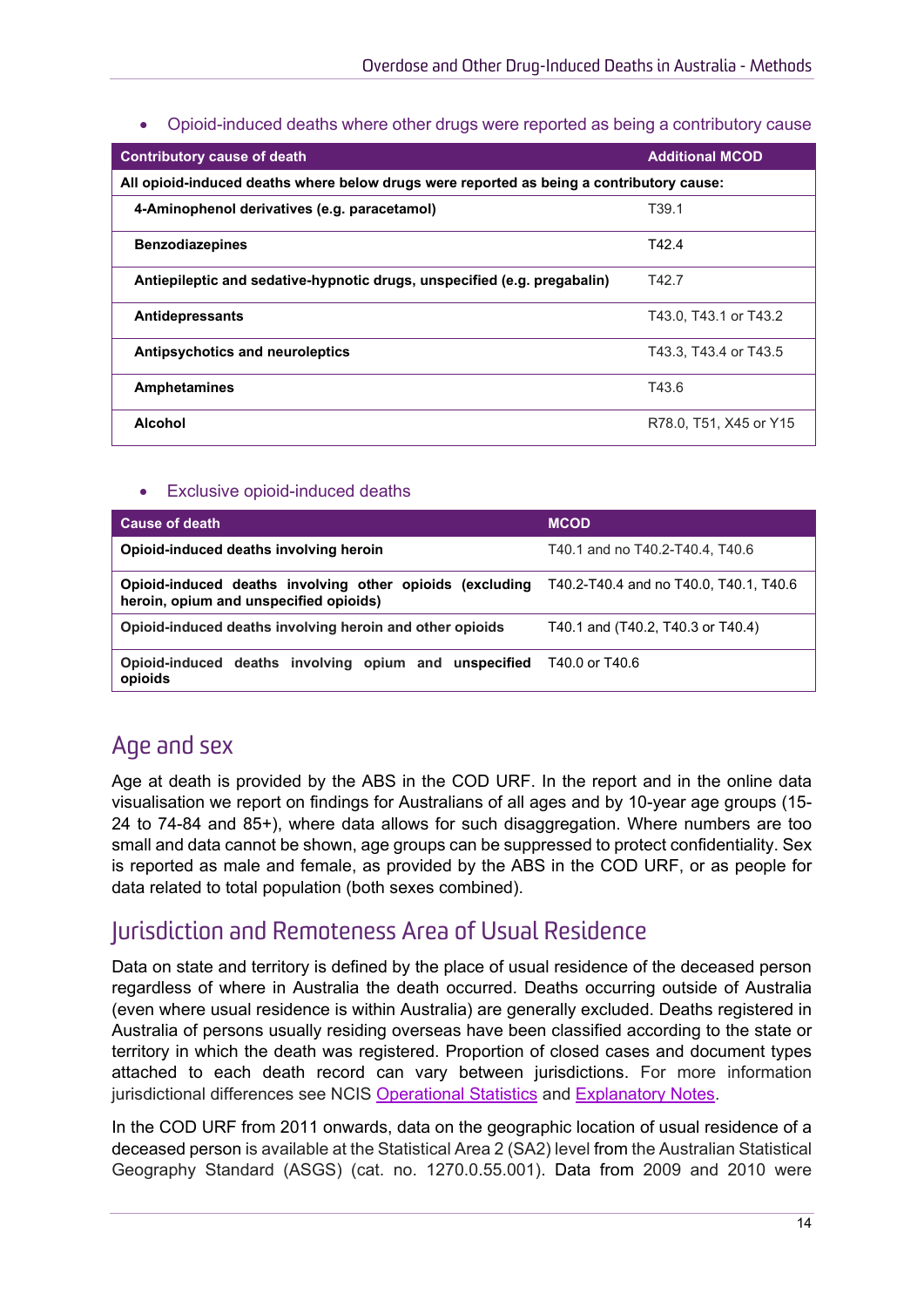originally coded using the Australian Standard Geographic Classification (ASGC) (cat no 1216.0), while data from 2011 to 2015 were coded using ASGS 2011 and from 2016 onwards, ASGS 2016 was used. Correspondence was applied to the 2009 and 2010 ASGC codes by ABS to obtain corresponding ASGS 2011 codes, which could have introduced some inaccuracies and should be considered when interpreting the data.

To reassign data from ASGS to Remoteness Areas (RA), we applied appropriate correspondences (SA2 2011 to RA 2016 for data between 2009 and 2015, and SA2 2016 to RA 2016 for data from 2016 onwards). Five classes of remoteness area are defined nationally for Australia – Major cities, Inner regional, Outer regional, Remote and Very remote. We have disaggregated by Major cities versus Regional and Remote for reporting by jurisdiction for New South Wales, Victoria, Queensland, South Australia and Western Australia. There are no Major cities in Tasmania and Northern Territory, and numbers in Regional and Remote areas are too small for reporting in Australian Capital Territory.

Please refer to the Australian Statistical Geography Standard (ASGS): [Remoteness Structure,](https://www.abs.gov.au/ausstats/abs@.nsf/mf/1270.0.55.005)  [2016](https://www.abs.gov.au/ausstats/abs@.nsf/mf/1270.0.55.005) for further information on remoteness areas including details of the nature of the changes between the ASGS 2011 and ASGS 2016.

## <span id="page-14-0"></span>Psychosocial Risk Factors

In 2020, [a pilot study](https://www.abs.gov.au/ausstats/abs@.nsf/Latestproducts/1351.0.55.062Main%20Features32017?opendocument&tabname=Summary&prodno=1351.0.55.062&issue=2017&num=&view=) was undertaken by the ABS coding team to capture information on psychosocial risk factors for deaths referred to a coroner (i.e., including all drug-induced deaths) in the 2017 reference year to extend the utility of the national mortality dataset by presenting information on risk factors in a nationally consistent way. Psychosocial risk factors identified in coronial, police and pathology reports were coded to the International Classification of Diseases 10th (ICD-10) and added to the 2017 Causes of Death data. Psychosocial factors were defined as "social processes and social structures which can have an interaction with individual thought or behaviour and health outcomes" and captured only those factors which were identified to have a negative effect on the death. Protective factors were not in the scope of this study. Following on from the pilot study, psychosocial factors were further identified and added to 2018, 2019 and 2020 datasets. It is important to note that there is no national standard for the collection of data on psychosocial factors and that information relating to coroner-certified deaths can differ by jurisdiction. In particular, there might be under-reporting of psychosocial factors that were not recorded during the course of investigation. Further, coronial investigations are an iterative process undertaken by a multitude of agencies and coding of risk factors is thus an ongoing process. More on the pilot study can be found in the [ABS research paper.](https://www.abs.gov.au/ausstats/abs@.nsf/Latestproducts/1351.0.55.062Main%20Features32017?opendocument&tabname=Summary&prodno=1351.0.55.062&issue=2017&num=&view=)

In this report, we present data on the psychosocial risk factors as a percentage of the total drug-induced deaths in a selected intent, sex and age group, noting that all drug-induced deaths are referred to a coroner in Australia, and thus would have been recorded in NCIS and reviewed for psychosocial risk factors in 2017-2020.